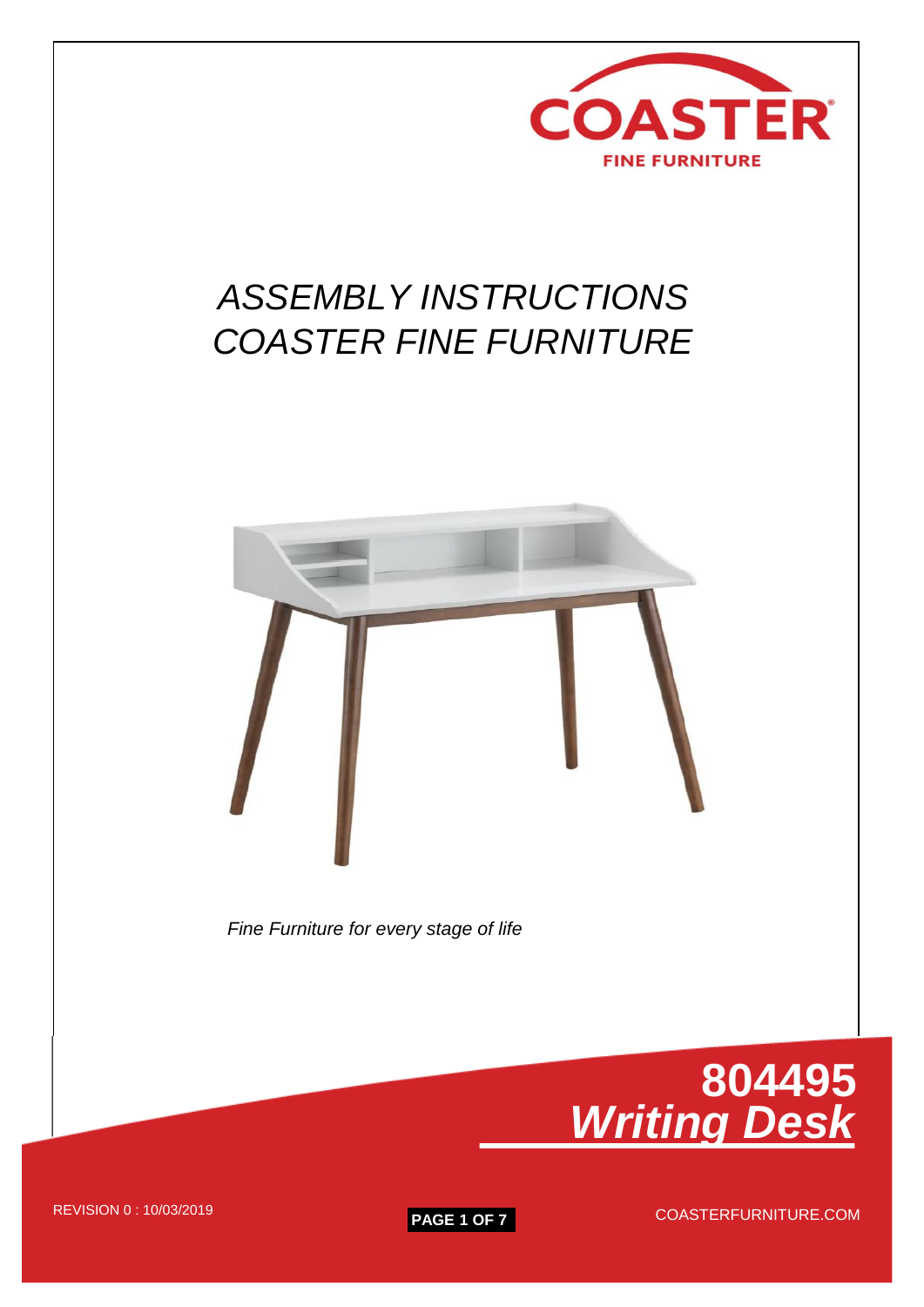## ITEM: **804495 ASSEMBLY INSTRUCTIONS**



#### **ASSEMBLY TIPS:**

- 1. Remove hardware from box and sort by size.
- 2. Please check to see that all hardware and parts are present prior to start of assembly.
- 3. Please follow attached instructions in the same sequence as numbered to assure fast & easy assembly.



#### **WARNING!**

1. Don't attempt to repair or modify parts that are broken or defective. Please contact the store immediately.

2. This product is for home use only and not intended for commercial establishments.





30 MINUTES

## **PARTS IDENTIFICATION**

| A            | <b>BACK PANEL</b>        | 1PC  |
|--------------|--------------------------|------|
| $\, {\bf B}$ | <b>LARGE SHELF PANEL</b> | 1PC  |
| $\mathbf c$  | <b>LEFT SIDE PANEL</b>   | 1PC  |
| D            | <b>RIGHT SIDE PANEL</b>  | 1PC  |
| E            | <b>SMALL SHELF PANEL</b> | 1PC  |
| F            | <b>RIGHT DIVIDER</b>     | 1PC  |
| $\mathbf G$  | <b>LEFT DIVIDER</b>      | 1PC  |
| H            | <b>TOP</b>               | 1PC  |
| ı            | <b>LEG</b>               | 4PCS |

#### **NOTE:**

**Phillips head screw driver is required in the assembly process; however, manufacturer does not provide this item.**

**PAGE 2 OF 7**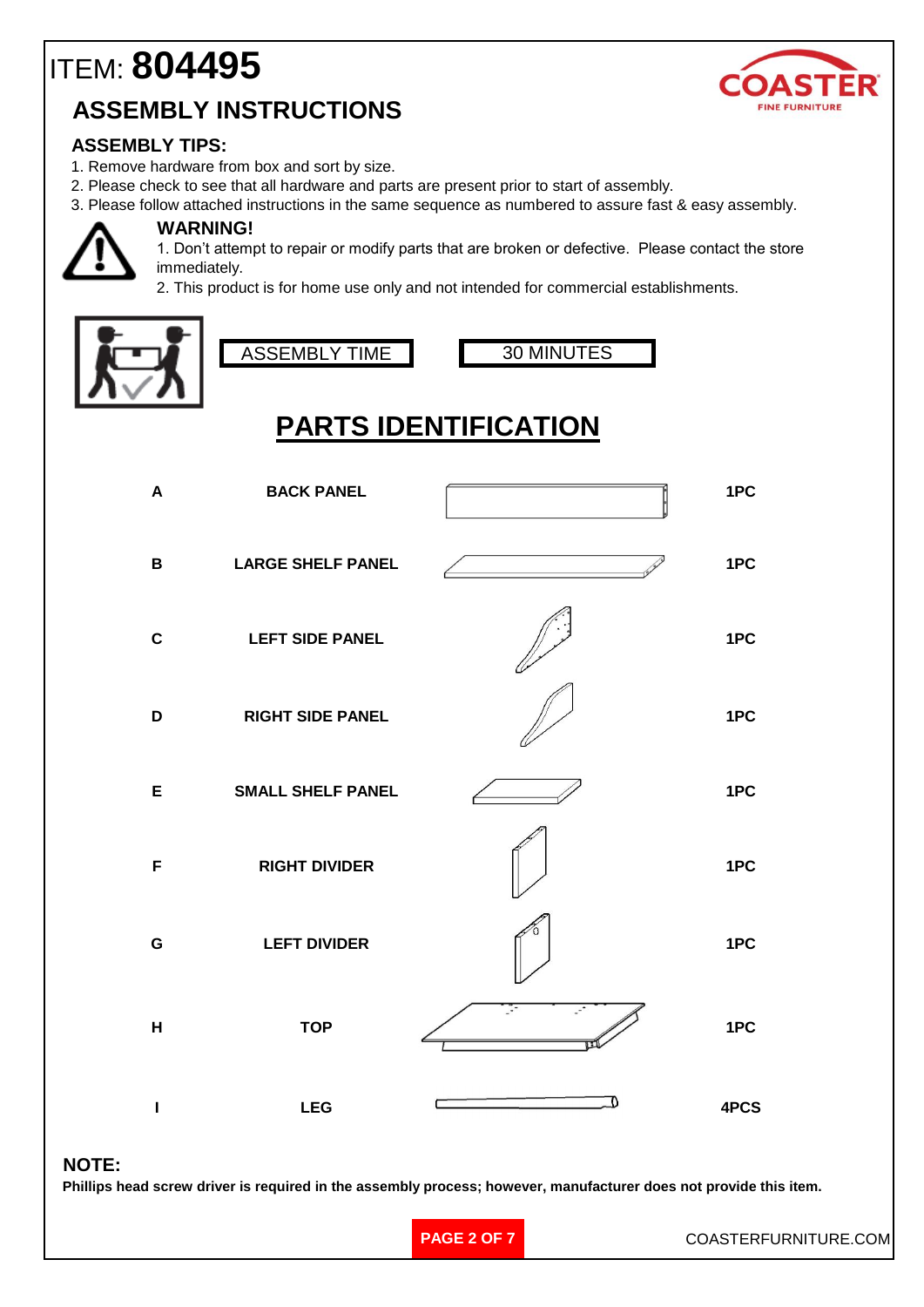## ITEM: **804495 ASSEMBLY INSTRUCTIONS**



#### **ASSEMBLY TIPS:**

- 1. Remove hardware from box and sort by size.
- 2. Please check to see that all hardware and parts are present prior to start of assembly.
- 3. Please follow attached instructions in the same sequence as numbered to assure fast & easy assembly.



**WARNING!**

1. Don't attempt to repair or modify parts that are broken or defective. Please contact the store immediately.

2. This product is for home use only and not intended for commercial establishments.

### **HARDWARE IDENTIFICATION**

| 1                       | <b>CAM BOLT</b><br>$(24mm - RBW)$          |                         | 15PCS |
|-------------------------|--------------------------------------------|-------------------------|-------|
| $\overline{\mathbf{2}}$ | <b>CAM NUT</b><br>$(9mm - RBW)$            |                         | 15PCS |
| $\mathbf{3}$            | <b>BOLT</b><br>(M8 x 60mm - RBW)           | 000000000000000000<br>m | 8PCS  |
| 4                       | <b>LOCK WASHER</b><br>(5/16" - RBW)        |                         | 8PCS  |
| 5                       | <b>FLAT WASHER</b><br>(5/16" - RBW)        |                         | 8PCS  |
| $6\phantom{1}$          | <b>WOOD DOWEL</b><br>(M8X30mm)             |                         | 22PCS |
| $\overline{7}$          | <b>SHELF SUPPORT</b><br>(5mm)              |                         | 4PCS  |
| 8                       | <b>PAN HEAD SCREW</b><br>(#8 x 1/4" - BLK) |                         | 2PCS  |
| 9                       | <b>ALLEN WRENCH</b><br>(M5 - BLK)          |                         | 1PC   |
| 10                      | <b>CAP</b><br>(WHITE)                      |                         | 7PCS  |

#### **NOTE:**

**Phillips head screw driver is required in the assembly process; however, manufacturer does not provide this item.**

**PAGE 3 OF 7**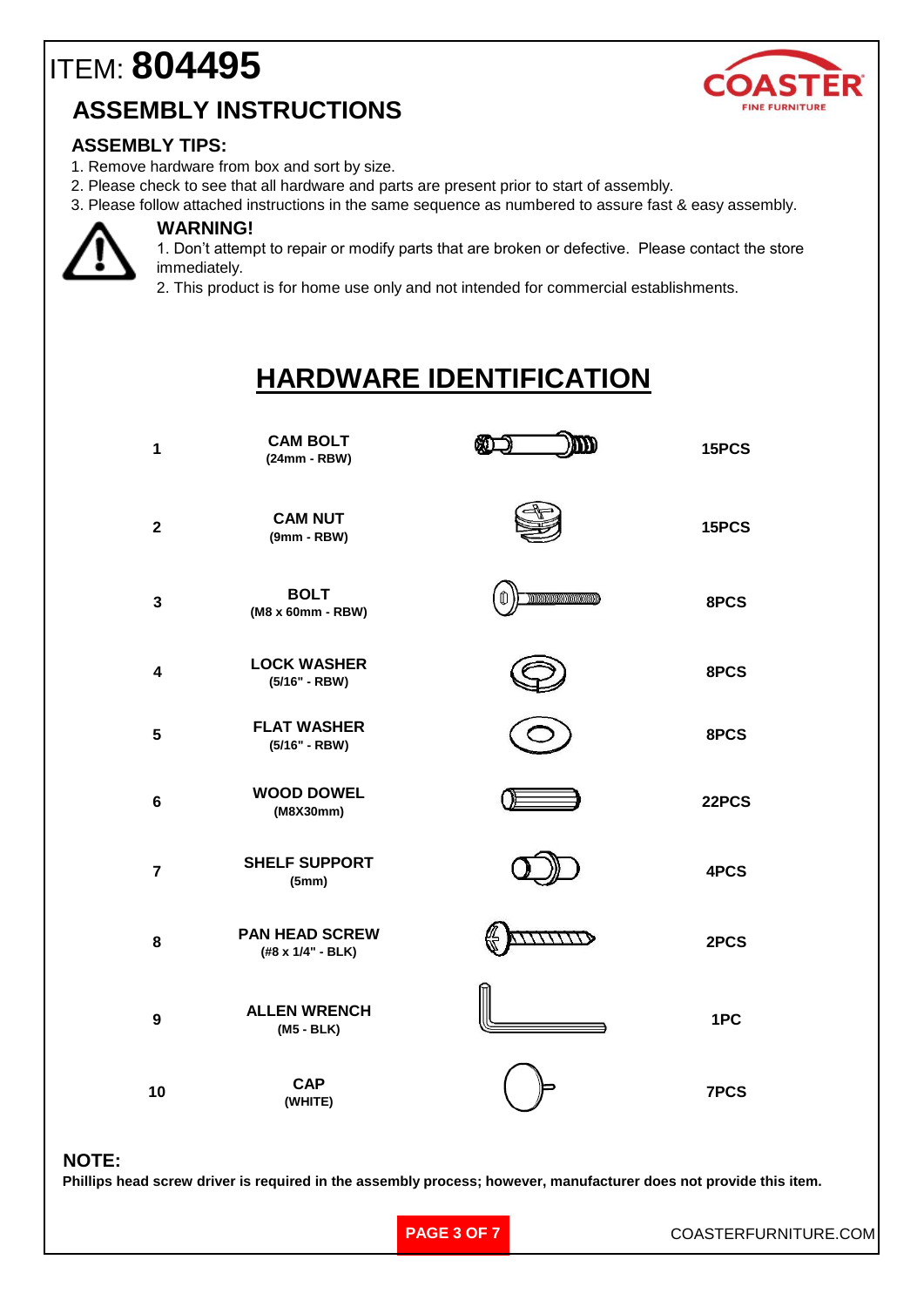# ITEM: **804495**

### **ASSEMBLY INSTRUCTIONS STEP 1**









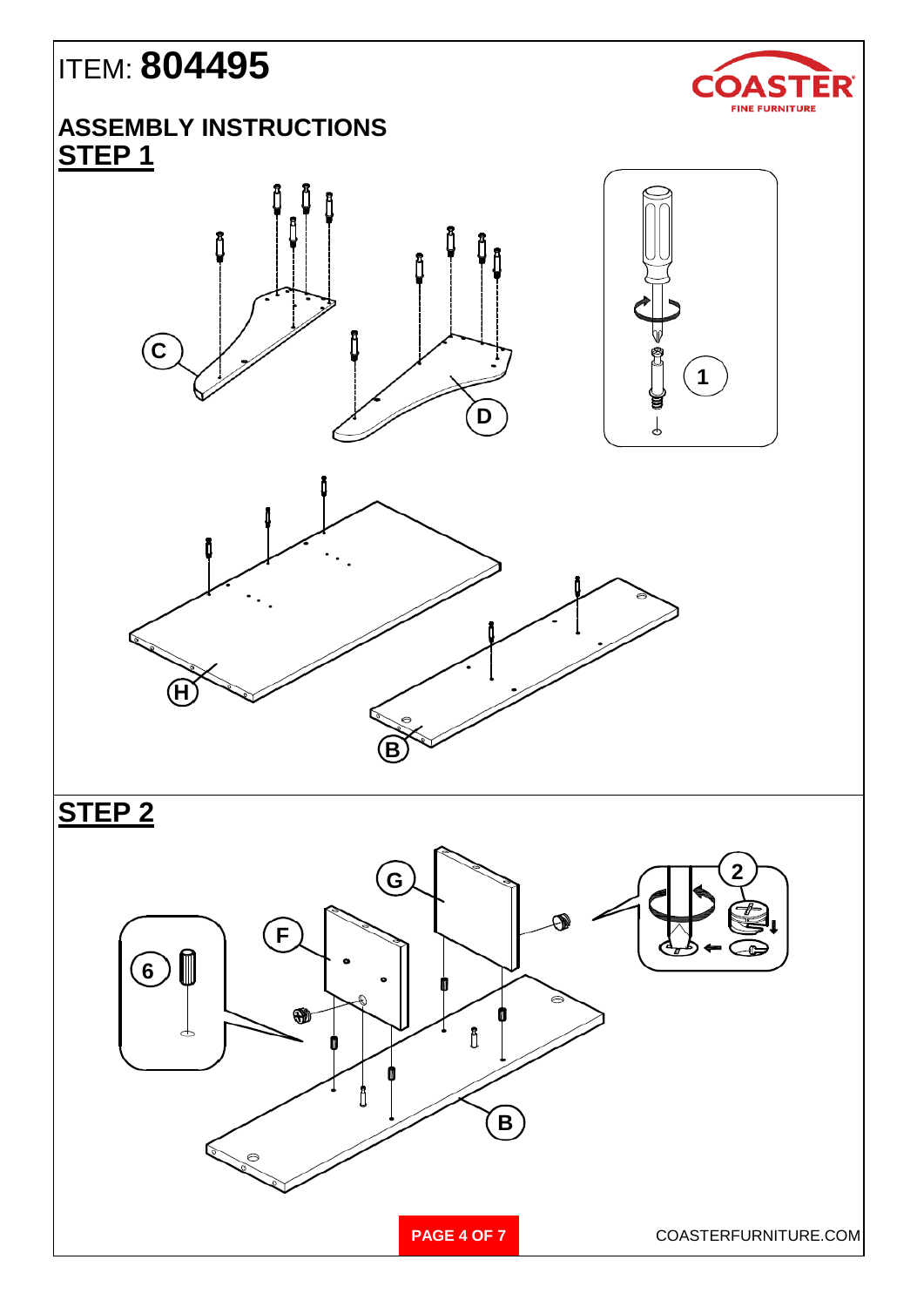# ITEM: **804495**



#### **ASSEMBLY INSTRUCTIONS STEP 3**

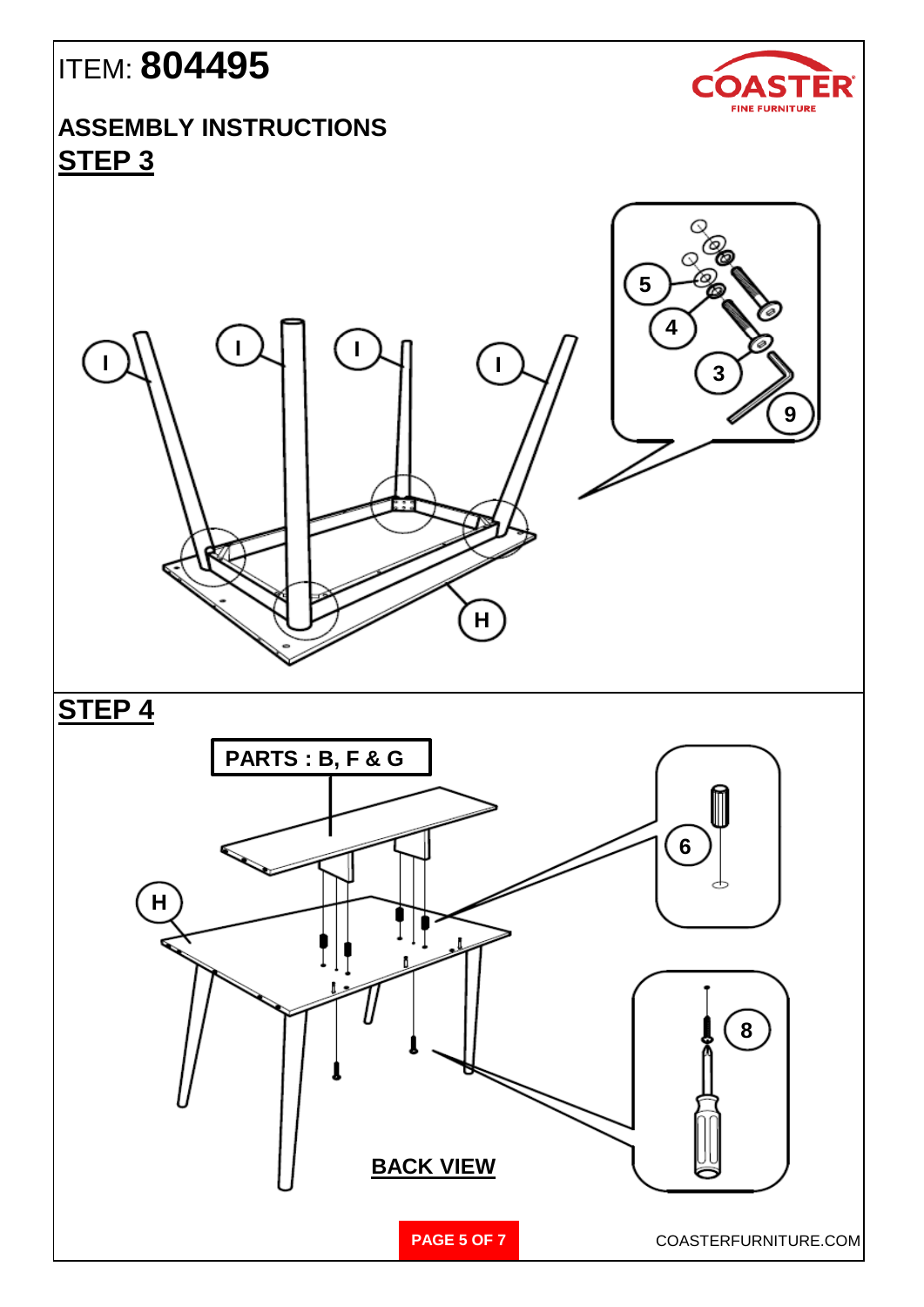# ITEM: **804495**

### **ASSEMBLY INSTRUCTIONS STEP 5**



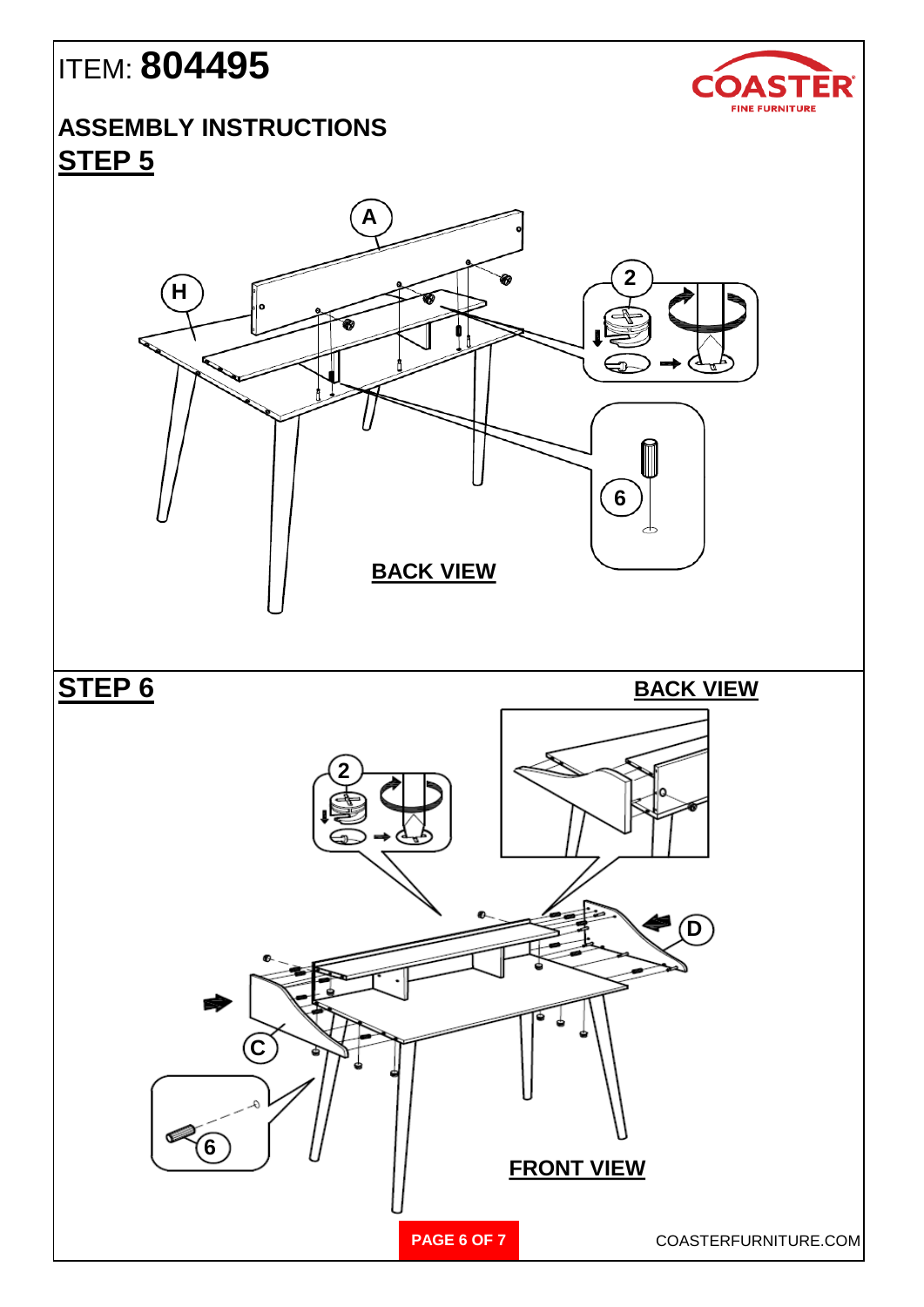